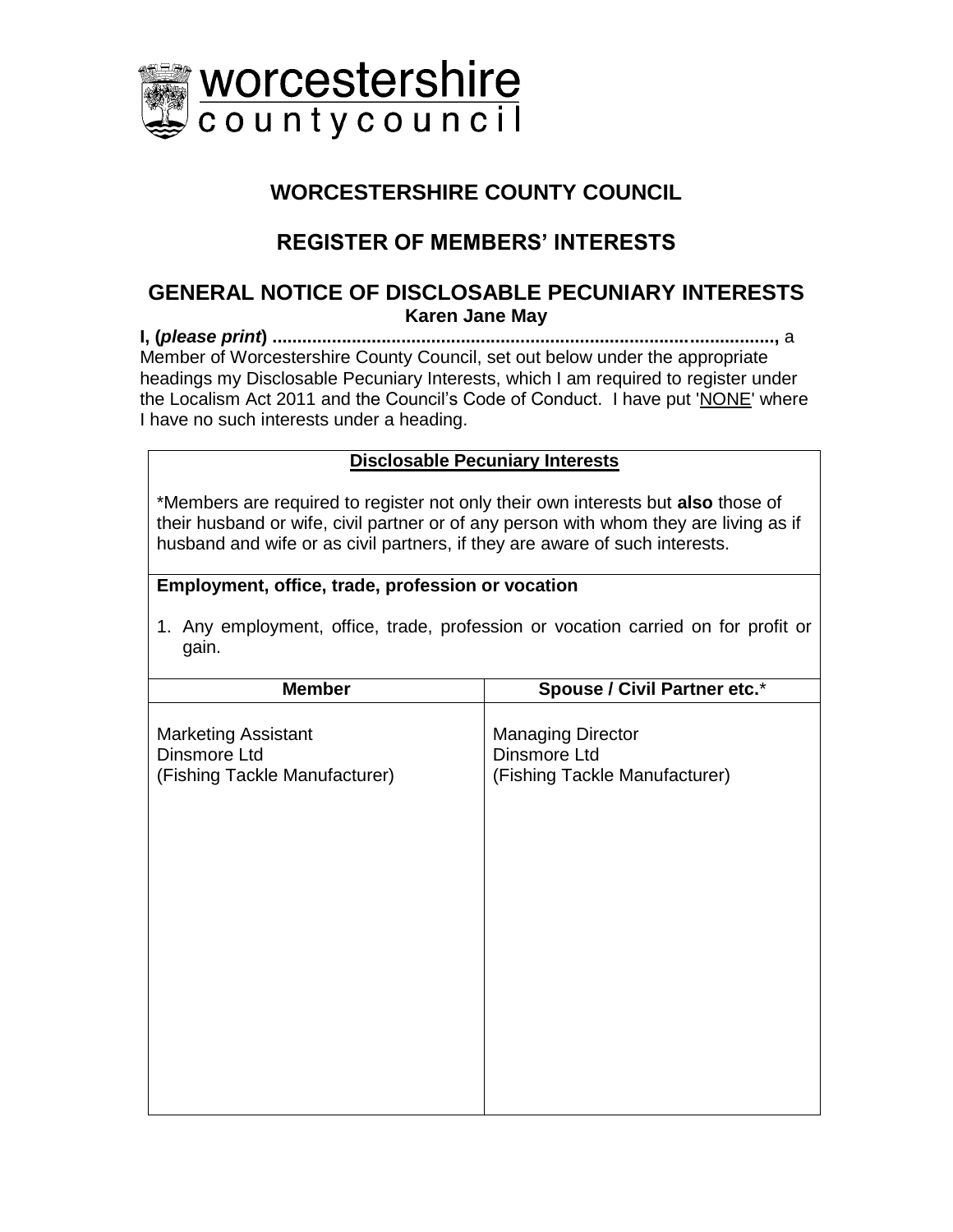#### **Sponsorship**

2. Any payment or provision of any other financial benefit (other than from your authority) made or provided within the last 12 months in respect of expenses you have incurred in carrying out your duties as a member, or towards your election expenses. This includes any payment or financial benefit from a trade union within the meaning of the Trade Union and Labour Relations (Consolidation) Act 1992.

| <b>Member</b>                                                                                                                                                                                                                                                                                                                                                                                                                                                                                                                                                                                                                                                                                   | <b>Spouse / Civil Partner etc. *</b> |  |
|-------------------------------------------------------------------------------------------------------------------------------------------------------------------------------------------------------------------------------------------------------------------------------------------------------------------------------------------------------------------------------------------------------------------------------------------------------------------------------------------------------------------------------------------------------------------------------------------------------------------------------------------------------------------------------------------------|--------------------------------------|--|
| Election<br>funded<br>by<br>expenses<br>Conservative<br><b>Bromsgrove</b><br>Association                                                                                                                                                                                                                                                                                                                                                                                                                                                                                                                                                                                                        | None                                 |  |
|                                                                                                                                                                                                                                                                                                                                                                                                                                                                                                                                                                                                                                                                                                 |                                      |  |
| <b>Securities</b>                                                                                                                                                                                                                                                                                                                                                                                                                                                                                                                                                                                                                                                                               |                                      |  |
| 3. The name of any person or body in which you or a person referred to above*<br>has a beneficial interest in securities (shares etc) of that body where:<br>(a) that body to your knowledge has a place of business or land in<br>Worcestershire; and<br>(b) either-<br>(i) the total nominal value of the securities exceeds £25,000 or one<br>hundredth of the total issued share capital of that body; or<br>(ii) if the share capital of that body is of more than one class, the total<br>nominal value of the shares of any one class in which you or a person<br>referred to above* has a beneficial interest exceeds one hundredth of<br>the total issued share capital of that class. |                                      |  |
| <b>Member</b>                                                                                                                                                                                                                                                                                                                                                                                                                                                                                                                                                                                                                                                                                   | Spouse / Civil Partner etc. *        |  |
| None                                                                                                                                                                                                                                                                                                                                                                                                                                                                                                                                                                                                                                                                                            | None                                 |  |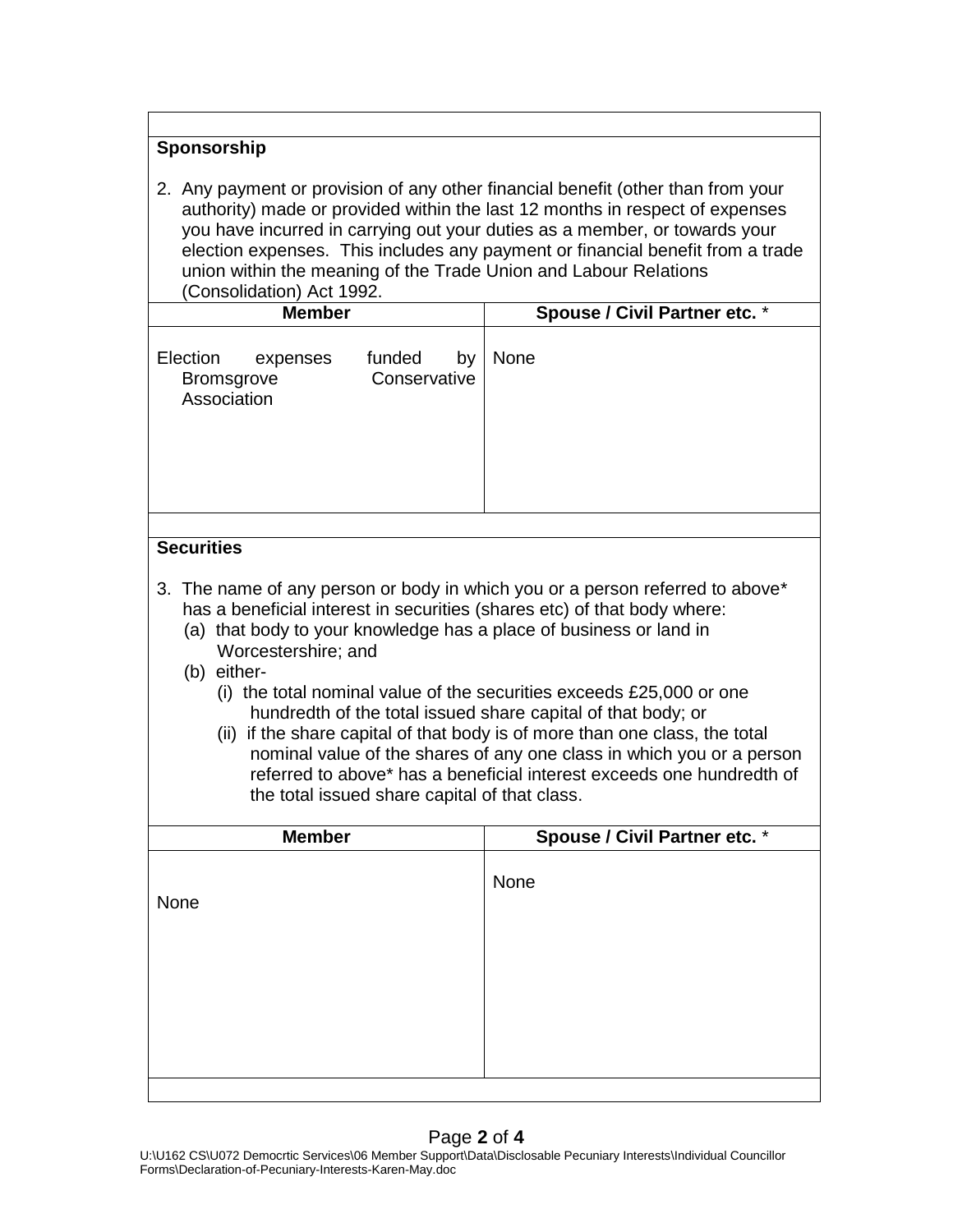| <b>Contracts</b>                                                                                                                          |                                                                               |  |
|-------------------------------------------------------------------------------------------------------------------------------------------|-------------------------------------------------------------------------------|--|
|                                                                                                                                           |                                                                               |  |
| 4. Any contract for goods, services or works made between the Council and you                                                             |                                                                               |  |
| or the persons referred to above* (or a body in which you or they have a<br>beneficial interest) and which has not been fully discharged. |                                                                               |  |
|                                                                                                                                           |                                                                               |  |
| <b>Member</b>                                                                                                                             | Spouse / Civil Partner etc.*                                                  |  |
| None                                                                                                                                      | None                                                                          |  |
|                                                                                                                                           |                                                                               |  |
|                                                                                                                                           |                                                                               |  |
|                                                                                                                                           |                                                                               |  |
| Land                                                                                                                                      |                                                                               |  |
| 5. Any land in Worcestershire in which you have a beneficial interest.                                                                    |                                                                               |  |
|                                                                                                                                           | (Note: You need to specify any property including your home or any land or    |  |
| buildings from which you receive rent)                                                                                                    |                                                                               |  |
| <b>Member</b>                                                                                                                             | <b>Spouse / Civil Partner etc.*</b>                                           |  |
| <b>Cottage Farm</b>                                                                                                                       | Cottage Farm                                                                  |  |
| <b>Doctors Hill</b>                                                                                                                       | <b>Doctors Hill</b>                                                           |  |
| <b>Bournheath</b>                                                                                                                         | <b>Bourneath</b>                                                              |  |
| <b>Bromsgrove</b>                                                                                                                         | <b>Bromsgrove</b>                                                             |  |
| <b>Worcs</b><br><b>B61 9JE</b>                                                                                                            | <b>Worcs</b><br><b>B61 9JE</b>                                                |  |
|                                                                                                                                           |                                                                               |  |
|                                                                                                                                           |                                                                               |  |
|                                                                                                                                           |                                                                               |  |
| <b>Corporate tenancies</b>                                                                                                                |                                                                               |  |
|                                                                                                                                           |                                                                               |  |
| 6. Any tenancy where to your knowledge the landlord is the Council and the                                                                |                                                                               |  |
|                                                                                                                                           | tenant is a body in which you or a person referred to above* has a beneficial |  |
| interest.                                                                                                                                 |                                                                               |  |
| <b>Member</b>                                                                                                                             | <b>Spouse / Civil Partner etc.*</b>                                           |  |
|                                                                                                                                           |                                                                               |  |
| None                                                                                                                                      | None                                                                          |  |
|                                                                                                                                           |                                                                               |  |
|                                                                                                                                           |                                                                               |  |
|                                                                                                                                           |                                                                               |  |
|                                                                                                                                           |                                                                               |  |
|                                                                                                                                           |                                                                               |  |
|                                                                                                                                           |                                                                               |  |
|                                                                                                                                           |                                                                               |  |
| Page 3 of 4                                                                                                                               |                                                                               |  |